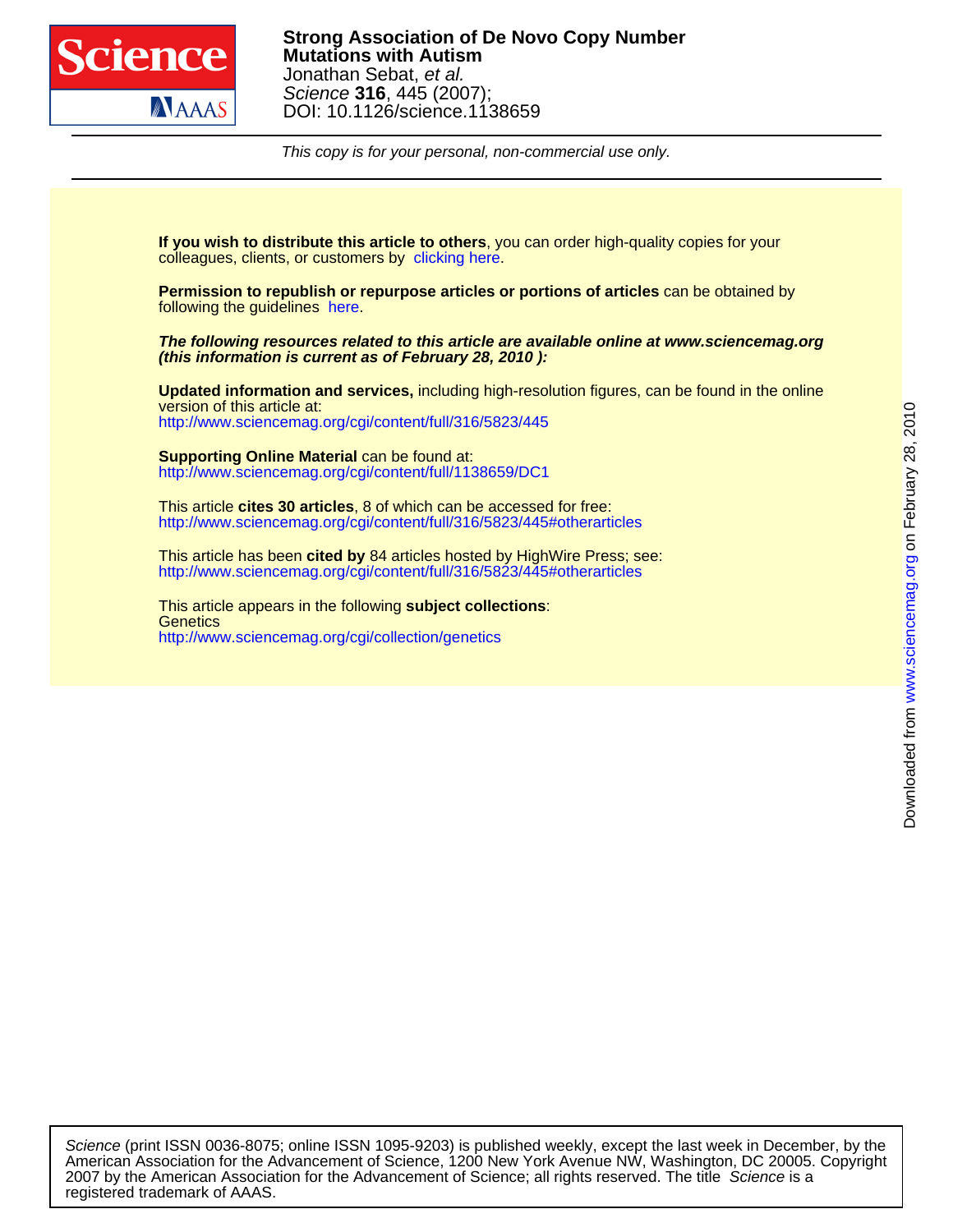- 16. A. M. Persoon et al., Geophys. Res. Lett. 32, L23105 (2005).
- 17. W. S. Kurth, A. Lecacheux, T. F. Averkamp, J. B. Groene, D. A. Gurnett, Geophys. Res. Lett. 34, L02201 (2007).
- 18. T. W. Hill, J. Geophys. Res. 84, 6554 (1979).
- 19. A. Eviatar, R. L. McNutt Jr., G. L. Siscoe, J. D. Sullivan, J. Geophys. Res. 88, 823 (1983).
- 20. L. W. Esposito et al., Science 307, 1251 (2005).
- 21. A. J. Dessler, R. R. Sandel, S. K. Atreya, Planet. Space Sci.
- 29, 215 (1981). 22. T. W. Hill, A. J. Dessler, L. J. Maher, J. Geophys. Res. 86, 9020 (1981).
- 23. D. J. Southwood, M. G. Kivelson, J. Geophys. Res. 94, 299 (1989).
- 24. K. C. Hansen et al., Geophys. Res. Lett. 32, L20506 (2005).
- 25. G. L. Siscoe, D. Summers, J. Geophys. Res. 86, 8471 (1981).
- 26. Y. S. Yang, R. A. Wolf, R. W. Spiro, T. W. Hill, A. J. Dessler, J. Geophys. Res. 99, 8755 (1994).
- 27. P. Zarka, J. Geophys. Res. 103, 20, 159–20, 194 (1998).
- 28. S. W. H. Cowley et al., Geophys. Res. Lett. 33, L07104 (2006).
- 29. M. L. Kaiser et al., in Saturn, T. Gehrels, M. S. Matthews, Eds. (Univ. of Arizona Press, Tucson, AZ, 1984), pp. 378–415.
- 30. The research at the University of Iowa was supported by NASA through contract 1279973 with the Jet Propulsion Laboratory.

#### Supporting Online Material

www.sciencemag.org/cgi/content/full/1138562/DC1 SOM Text Figs. S1 to S8 References

7 December 2006; accepted 7 March 2007 Published online 22 March 2007; 10.1126/science.1138562 Include this information when citing this paper.

# Strong Association of De Novo Copy Number Mutations with Autism

Jonathan Sebat, $^{1_\star}$  B. Lakshmi, $^1$  Dheeraj Malhotra, $^{1_\star}$  Jennifer Troge, $^{1_\star}$  Christa Lese-Martin, $^2$ Tom Walsh, $^3$  Boris Yamrom, $^1$  Seungtai Yoon, $^1$  Alex Krasnitz, $^1$  Jude Kendall, $^1$  Anthony Leotta, $^1$ Deepa Pai, $^1$  Ray Zhang, $^1$  Yoon-Ha Lee, $^1$  James Hicks, $^1$  Sarah J. Spence, $^4$  Annette T. Lee, $^5$ Kaija Puura,<sup>6</sup> Terho Lehtimäki,<sup>7</sup> David Ledbetter,<sup>2</sup> Peter K. Gregersen,<sup>5</sup> Joel Bregman,<sup>8</sup> James S. Sutcliffe,<sup>9</sup> Vaidehi Jobanputra,<sup>10</sup> Wendy Chung,<sup>10</sup> Dorothy Warburton,<sup>10</sup> Mary-Claire King, $^3$  David Skuse, $^{11}$  Daniel H. Geschwind, $^{12}$  T. Conrad Gilliam, $^{13}$ Kenny Ye,<sup>14</sup> Michael Wigler<sup>1</sup> *†*

We tested the hypothesis that de novo copy number variation (CNV) is associated with autism spectrum disorders (ASDs). We performed comparative genomic hybridization (CGH) on the genomic DNA of patients and unaffected subjects to detect copy number variants not present in their respective parents. Candidate genomic regions were validated by higher-resolution CGH, paternity testing, cytogenetics, fluorescence in situ hybridization, and microsatellite genotyping. Confirmed de novo CNVs were significantly associated with autism ( $P = 0.0005$ ). Such CNVs were identified in 12 out of 118 (10%) of patients with sporadic autism, in 2 out of 77 (3%) of patients with an affected first-degree relative, and in 2 out of 196 (1%) of controls. Most de novo CNVs were smaller than microscopic resolution. Affected genomic regions were highly heterogeneous and included mutations of single genes. These findings establish de novo germline mutation as a more significant risk factor for ASD than previously recognized.

**A**utism spectrum disorders (ASDs) [Mendelian Inheritance in Man (MIM) 209850]<br>are characterized by language impair-<br>ments social deficits and renetitive behaviors delian Inheritance in Man (MIM) 209850] ments, social deficits, and repetitive behaviors. The onset of symptoms occurs by the age of 3 and usually requires extensive support for the lifetime of the afflicted. The prevalence of ASD is estimated to be 1 in 166  $(1)$ , making it a major burden to society.

Genetics plays a major role in the etiology of autism. The concordance rates in monozygotic twins are 70% for autism and 90% for ASD, whereas the concordance rates in dizygotic twins are 5% and 10%, respectively. Previous studies suggest autism displays a high degree of genetic heterogeneity. Efforts to map disease genes using linkage analysis have found evidence for autism loci on 20 different chromosomes. Regions implicated by multiple studies include 1p, 5q, 7q, 15q, 16p, 17q, 19p, and Xq (2). Moreover, microscopy studies have identified cytogenetic abnormalities in >5% of affected children, involving many different loci on all chromosomes (3). In some rare syndromic forms of autism, such as Rett syndrome (4) and tuberous

sclerosis  $(5)$ , mutations in a single gene have been identified. Otherwise, neither linkage nor cytogenetics has unambiguously identified specific genes involved.

Genetic heterogeneity poses a considerable challenge to traditional approaches for gene mapping (6). Some of these limitations are overcome by methods that rely on the direct detection of functional variants, which in most cases are de novo events. New array-based technologies can detect differences in DNA copy number at much higher resolution than cytogenetic methods (7) and, hence, might reveal spontaneous mutations that were previously unidentified. These techniques have shown an abundance of copy number variants (CNVs) in humans  $(8, 9)$ , and the same methods have been used to find de novo chromosome aberrations below the resolution of microscopy in children with mental retardation and dysmorphic features  $(10-14)$ , including patients with syndromic forms of autism  $(15)$ . Yet, the association of spontaneous CNVs in idiopathic autism has not been systematically investigated. Thus, a largescale study of genome copy number variation in ASD was needed. We have performed highresolution genomic microarray analysis on a sample of 264 families to determine the rate of de novo copy number mutation in unaffected and affected children.

Our study focused on a sample of 264 families, including 118 "simplex" families containing a single child with autism, 47 "multiplex" families with multiple affected siblings, and 99 control families with no diagnoses of autism. The majority of patients came from the Autism Genetic Resource Exchange (AGRE) and from the National Institute of Mental Health (NIMH) Center for Collaborative Genetic Studies of Mental Disorders. Additional families were obtained through the authors (T.C.G., J.S.S., J.B., and D.S). Efforts were made at all of the collecting sites to exclude cases of syndromic autism (i.e., those with severe mental retardation or other congenital anomalies) and to exclude known cytogenetic abnormalities. Identities of all subjects and their parents were coded so that analysis could be done blind to affected status while maintaining knowledge of

<sup>1</sup>Cold Spring Harbor Laboratory, 1 Bungtown Road, Cold<br>Spring Harbor, NY 11724, USA. <sup>2</sup>Department of Human Genetics, Emory University School of Medicine, Atlanta, GA 30322, USA. <sup>3</sup>Department of Medicine and Genome Sciences, University of Washington, Seattle, WA 98195– 7720, USA. <sup>4</sup> Pediatrics and Neurodevelopmental Psychiatry Branch, National Institute of Mental Health, National Institutes of Health, Bethesda, MD 20892-1255, USA. <sup>5</sup>Feinstein Institute for Medical Research, North Shore–Long Island Jewish Health System, Manhasset, NY 11030, USA. 6 Department of Child Psychiatry, University of Tampere, Medical School, Tampere, Finland. <sup>7</sup> Department of Clinical Chemistry, University Hospital of Tampere and University of Tampere, Medical School, Tampere, Finland. <sup>8</sup> Fay J. Lindner Center for Autism and Developmental Disorders, North Shore–Long Island Jewish Health System, 4300 Hempstead Turnpike, Bethpage, NY 11714, USA. <sup>9</sup> Center for Molecular Neuroscience, Vanderbilt University, Nashville, TN 37232– 8548, USA. <sup>10</sup>Departments of Genetics and Development, and Pediatrics, Columbia University, New York, NY 10027, USA. <sup>11</sup>Behavioural and Brain Sciences Unit, Institute of Child Health, University College London, 30 Guilford Street, London WCIN 1EH, UK. <sup>12</sup>Interdepartmental Program in the Neurosciences, Program in Neurogenetics, Neurology Department, David Geffen School of Medicine, University of California at Los Angeles, Los Angeles, CA 90095-1769, USA. <sup>13</sup>Department of Human Genetics, The University of Chicago, 920 East<br>58th Street, Chicago, IL 60637, USA. <sup>14</sup>Department of Epidemiology and Population Health, Albert Einstein College of Medicine, Bronx, NY 10461, USA.

\*These authors contributed equally to this work.

†To whom correspondence should be addressed. E-mail: sebat@cshl.edu (J.S.); wigler@cshl.edu (M.W.)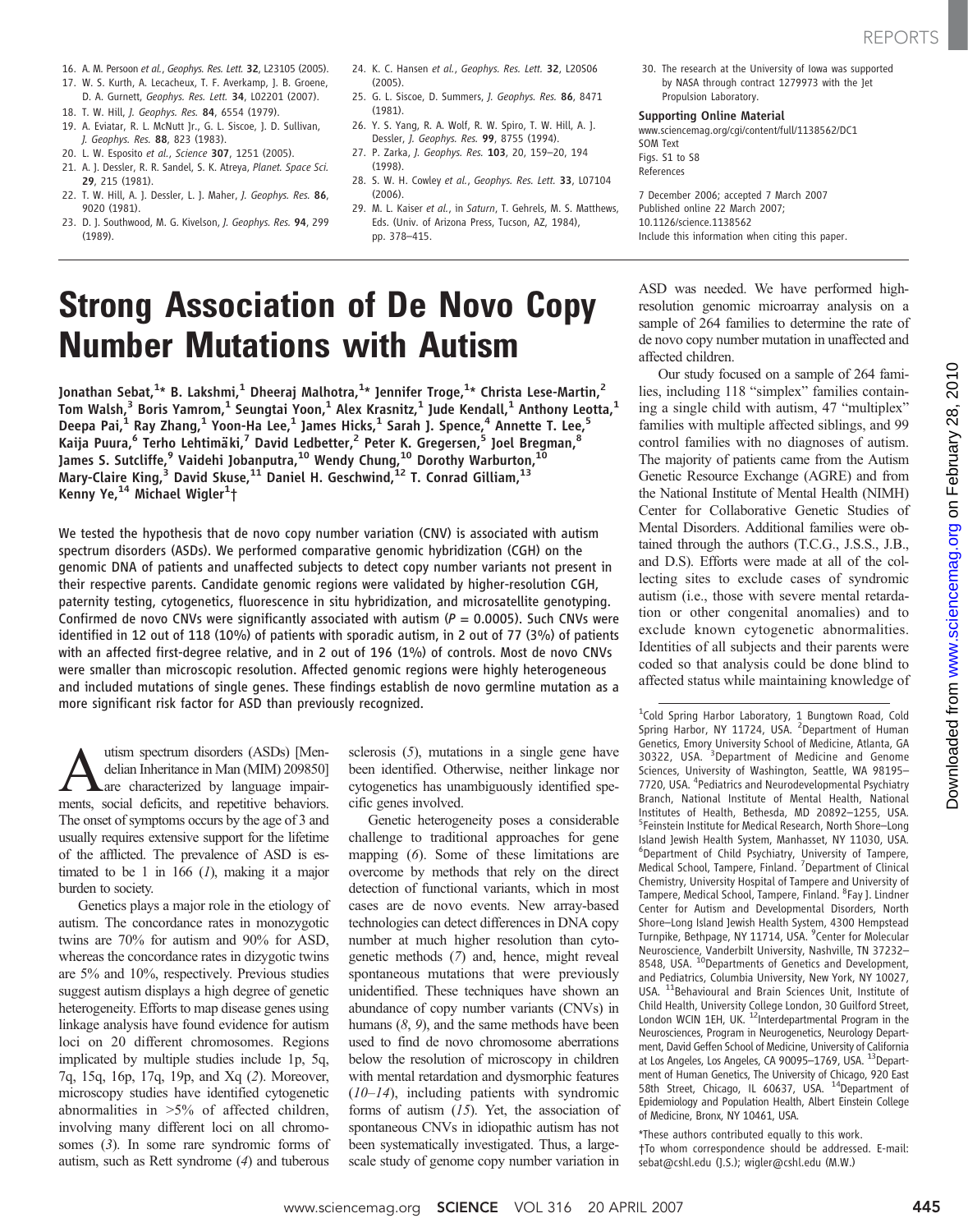### REPORTS

the parent-child relations. We performed wholegenome scans on all parents, patients, and unaffected children. Affected or unaffected siblings of many patients were included in the study as independent cases or controls, respectively; thus, the entire sample yielded a complete parent-child "trio" for each of 195 patients and 196 healthy individuals. (See supplementary methods and table S1 for more extensive details on the patient sample.)

We analyzed DNA samples, prepared from either whole blood or Epstein-Barr virus (EBV) immortalized B cells or both, collected from subjects and their biological parents. Genome scans were performed by ROMA, a form of comparative genomic hybridization described previously (8, 16). We performed two-color assays by cohybridizing each sample to an oligonucleotide array, and we used a standard reference genome, SKN1, for comparison. Assays were performed in duplicate with dyeswap. The array consisted of 85,000 probes, providing a mean resolution of one probe every 35 kb. Log intensity ratios from duplicate scans were averaged, and normalized ratio data were segmented by a Hidden Markov Model to define CNVs relative to reference (8) (with minor modifications).

Detecting copy number variation from array data is an error-prone process, and so procedures were followed to ensure that events we detected in subjects were in fact de novo: not falsepositive in the subject, and not false-negative in either biological parent. A flow chart of our procedure for finding and testing de novo mutations is depicted in Fig. 1. CNV regions detected in subjects were considered only if they involved at least three consecutive probes and had an overall likelihood measure >0.9 (8). Then, CNVs were disregarded if they were 60% similar in probe content to a variant detected in the set of all parents, where similarity between two CNVs is defined as (the number of common probes)/(the total number of probes in either CNV). This step was done in order to simultaneously filter out any CNVs present in the biological parents and to eliminate common polymorphic loci that would incorrectly appear to be de novo. The latter can occur, for example, when the parents and the reference are all heterozygous for a deletion and 0 or 2 copies are transmitted to the child. These two procedures greatly reduce the total number of candidates requiring validation.

We then further examined each candidate variant by a more careful assessment of the parents for the presence of the CNV, using a relaxed set of criteria for its presence (see legend to Fig. 2), to rule out false-negatives. If at that point the variant in the subject still appeared to be de novo, that is, present in the child but not in either parent, we tested parentage using multiple informative genetic markers. We then conducted additional validation of the suspect de novo lesion in parents and subjects, including Dpn

II–ROMA using 390K arrays, CGH using Agilent 244K arrays, cytogenetics, and microsatellite genotyping. When de novo mutations were detected in DNA derived from an EBVimmortalized cell line, we sought to repeat analysis on DNA derived from an independent blood sample and found confirmation in 11 out of 12 available cases.

One example of the detection and confirmation of a de novo CNV is illustrated in Fig. 2. We detected a 1.1-Mb deletion of 20p13 in a child with the diagnosis of Asperger syndrome. This deletion involves  $\sim$ 27 genes, including the oxytocin gene OXT, a particularly noteworthy candidate in light of studies in humans and rodents that find evidence for the role of oxytocin in regulating social cognition (17, 18). All validated de novo subject variants are listed in Table 1 with a description of each type of mutation, its methods of validation, genomic location, gene content, and information

on the subject's affected status and family type (simplex, multiplex, or control). Additional details regarding these and other variants detected in this study are provided in table S2. Initially, we detected 19 de novo CNVs in 17 individuals. In one family, subsequent analysis of the parental chromosomes by fluorescence in situ hybridization (FISH) determined that the two de novo events detected (a duplication and deletion) were the result of an unbalanced translocation inherited from an unaffected father who carries the balanced reciprocal translocation. In conclusion, 17 CNVs were confirmed to be de novo in 16 individuals (Table 1), consisting of 14 patients and 2 controls. The majority of these mutations are novel, and only the largest of them (all CNVs >4 Mb in size) have been reported previously in the literature  $(19-21)$ .

These data show that spontaneous copy number changes are more frequent in patients



Fig. 1. Procedure for the detection of de novo CNVs. The flow diagram describes the step-by-step procedure for identifying regions of altered copy number that are present in a child and not in the biological parents.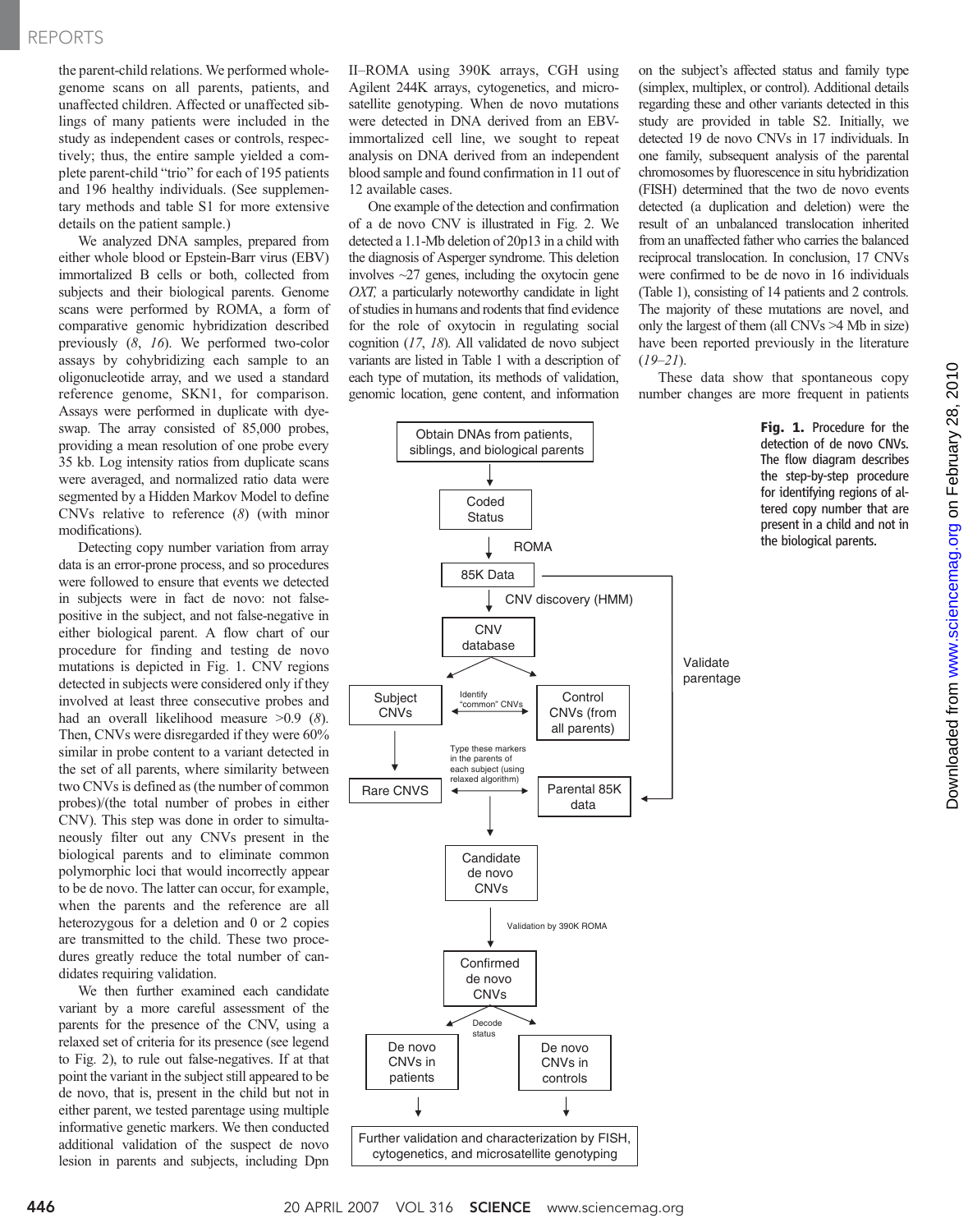with ASD (14 out of 195) than in unaffected individuals (2 out of 196), with an association that is statistically significant ( $P = 0.0005$ ). The frequency of spontaneous mutation was 10% (12 out of 118) in our sample of sporadic cases and 3% (2 out of 77) in our sample of cases from multiplex families (Table 2). The frequency of spontaneous mutation in unaffected individuals was 1% (2 out of 196). Most mutations in persons with autism were deletions (12 out of 15); however, the two mutations detected in controls were both duplications.

The strong association of de novo CNVs with ASD is consistent with such mutations being a primary cause in most cases rather than merely contributory. A further line of evidence to support this claim is the higher proportion of females among cases with de novo mutations, where the

genders of patients consisted of 9 males and 5 females (1.8:1) compared with 163 males and 32 females (5:1) in our overall sample. This reduced gender ratio suggests that de novo CNVs that are detectable by our method have increased penetrance and, thus, contribute to disease more equally in females and males.

A lower rate of de novo mutation in multiplex families is also consistent with a causal role for the mutations reported in this study. An alternative hypothesis is that de novo CNVs are associated with autism indirectly, the consequence of a "fragile-genome disorder" in which many lesions in addition to the ones we detected occur due to an unknown environmental or heritable factor. We regard this alternative as unlikely; first, because we would expect evidence for such a disorder to be present equally in multiplex or simplex families. Another observation that is inconsistent with this alternative hypothesis is that we do not see patients with copy number mutations littered throughout the genome. Instead, de novo CNVs typically involve a single mutational event.

Two of the patients mentioned in Table 1 have a formal diagnosis of Asperger syndrome, which suggests that spontaneous chromosomal imbalances are common across the whole spectrum of the disorder. We examined whether there were many cases of mental retardation [defined as having a nonverbal intelligence quotient (IQ) less than 70] among patients in whom we detected de novo mutations. Clinical data on 60 patients were obtained, and these data included five of the patients in Table 1. The average nonverbal IQ of five cases was 85 and the minimum was 70.



Fig. 2. Detection and validation of a spontaneous deletion in a patient with Asperger syndrome. CNVs were detected in patient scans using the standard HMM. Parents were ascertained and determined to have no change in copy number using an algorithm with relaxed criteria. These second detection criteria included (1) detection by an HMM with reduced stringency (false-positive

expectation set at 1%), and median probe ratio  $\leq 0.91$  or  $\geq 1.1$ . Probe ratio data are shown for the patient SK-135 (blue) and the mother (red) and father (green) for 85K ROMA (A) and 244K Agilent CGH (B) platforms. The map of annotated known genes was obtained from the UCSC Genome Browser, May 2004 assembly (30). The genomic region estimated to be deleted is shown in (C) outlined in red.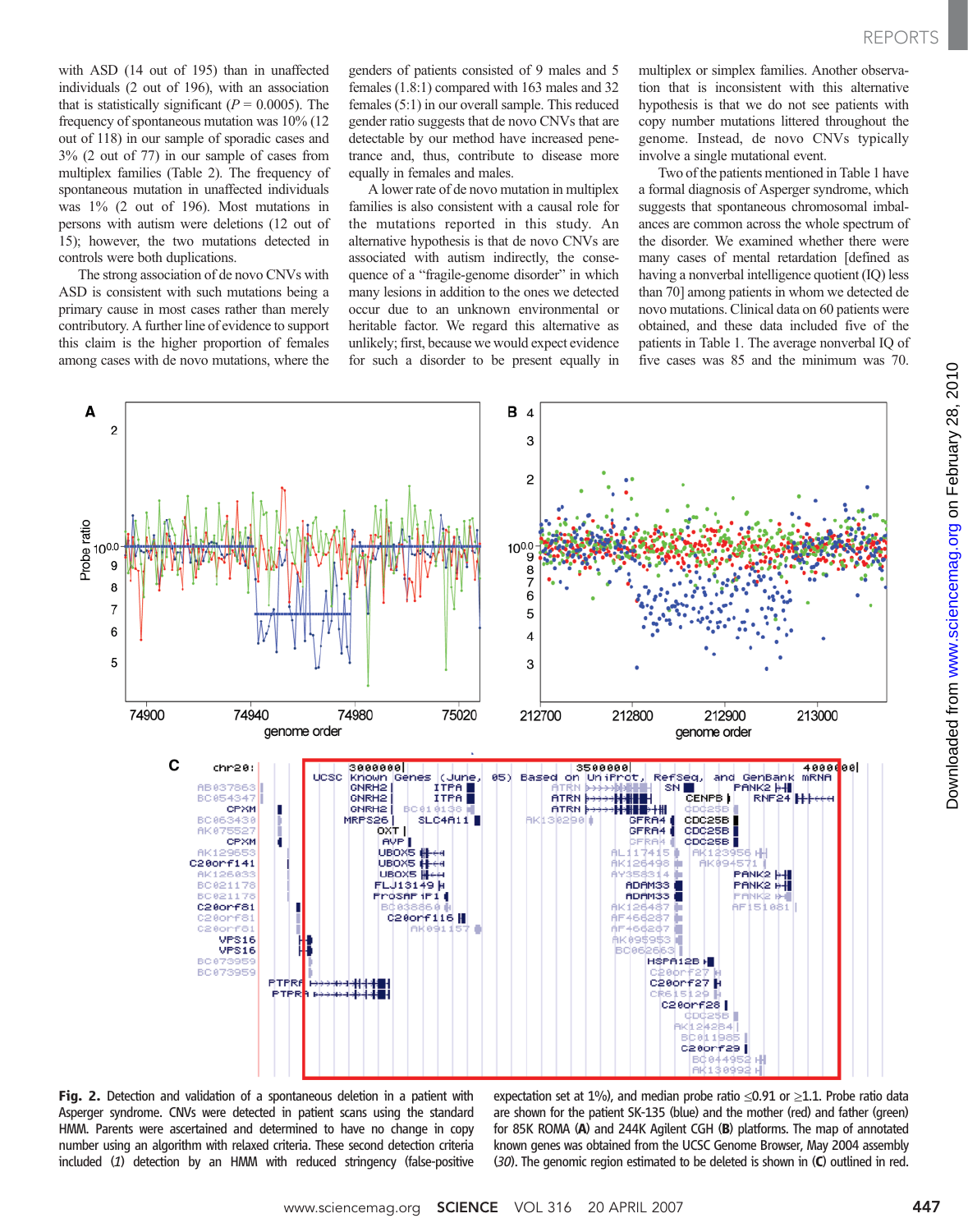Table 1. Spontaneous CNVs detected by ROMA. A description of 17 de novo CNVs in 16 subjects is provided, along with the methods used for its validation. The number of unique RefSeq genes within each CNV region is indicated, and when the locus apparently encompasses only a single gene, the gene symbol is listed. Types of validation included (A) higher-resolution microarray scans by 390K ROMA or Agilent 244K CGH, (B) G-banded karyotype, (C) FISH, and (D) microsatellite genotyping. References are listedfor four cases where similar de novo CNVs were previously reported in the literature.

| <b>Individual</b>       | Locus           | Start<br>position | Length     | <b>CN</b><br>change | <b>Family</b><br>type | <b>Diagnosis</b>  | Gender | Validation # Genes |    | Single-gene<br>targets | Ref. |
|-------------------------|-----------------|-------------------|------------|---------------------|-----------------------|-------------------|--------|--------------------|----|------------------------|------|
| 63-144-2575 and<br>2667 | 2g24.2          | 162,212,720       | 99,252     | Loss                | Simplex               | Autism            | Female | А                  | 1  | SLC4A10                |      |
| 61-2710-3               | 2q37.2-q37.3    | 236,414,455       | 6,286,648  | Loss                | Simplex               | Autism            | Male   | A, B, D            | 50 |                        | (19) |
| Van69-258900            | 2q37.3          | 238,217,066       | 4,484,037  | Loss                | Simplex               | Autism            | Male   | A, D               | 43 |                        | (19) |
| 89-3507-1               | 3p14.2          | 60,746,033        | 101,507    | Loss                | Simplex               | Autism            | Male   | Α                  | 1  | <b>FHIT</b>            |      |
| 63-562-6612             | 3p14.2          | 61,072,100        | 293,096    | Gain                | Simplex               | Autism            | Male   | A                  | 1  | <b>FHIT</b>            |      |
| AU010604                | 6p23            | 13,997,280        | 1,264,651  | Loss                | Multiplex             | Autism            | Male   | A, D               | 2  |                        |      |
|                         | 13q14.12-q14.13 | 44,199,441        | 1,943,737  | Loss                |                       |                   |        | A, D               | 13 |                        |      |
| AU072203                | 7p21.1          | 15,160,118        | 151,880    | Loss                | Simplex               | Autism            | Male   | A                  | 1  | FL]16237               |      |
| AU032903                | 10q11.23-q21.2  | 50,562,149        | 10,916,362 | Gain                | Multiplex             | Autism            | Male   | A, B               | 23 |                        |      |
| 60-3061-4               | 15q11-q13.33    | 18,526,971        | 12,229,800 | Gain                | Simplex               | Autism            | Male   | A, B               | 30 |                        | (21) |
| AU077504                | 16p13.3         | 5,992,836         | 207,980    | Loss                | Simplex               | Autism            | Female | A, B, C, D         | 1  | A2BP1                  |      |
| CG2061                  | 16p11.2         | 29,578,715        | 502,574    | Loss                | Simplex               | Asperger's        | Female | A, C, D            | 27 |                        |      |
| 71-259100               | 20p13           | 75,912            | 291,959    | Loss                | Simplex               | Autism            | Female | A, C, D            | 7  |                        |      |
| SK-135-C                | 20p13           | 2,785,194         | 1,169,205  | Loss                | Simplex               | Asperger's        | Male   | A, D               | 23 |                        |      |
| 89-3524-100             | 22q13.31-q13.33 | 45,144,027        | 4,321,856  | Loss                | Simplex               | Autism            | Female | A, B, C, D         | 30 |                        | (20) |
| NA10857                 | 2p16.1          | 58,394,177        | 2,786,284  | Gain                | Control               | <b>Unaffected</b> | Male   | A                  | 7  |                        |      |
| AU070807                | 20p13-p12.3     | 111,824           | 5,316,286  | Gain                | Simplex               | <b>Unaffected</b> | Female | Α                  | 69 |                        |      |

Table 2. Increased frequency of de novo CNVs in autism. The numbers of de novo events are listed for our autism sample and for each category of family separately (simplex, multiplex, and nonautism control). The difference between cases and controls was examined, and the statistical significance was determined using Pearson's chi-square test with simulated P value from 2000 replicates. The P value for the difference in frequency between cases from simplex and multiplex families was also determined.

|                       |     | <b>CNVs</b> |       | P value  |                   |  |
|-----------------------|-----|-------------|-------|----------|-------------------|--|
| Sample group          | n   | de novo     | Ratio | $\chi^2$ | Multiplex/simplex |  |
| Simplex autism        | 118 | 12          | 0.102 | 0.0005   | 0.043             |  |
| Multiplex autism      | 77  |             | 0.026 | 0.59     |                   |  |
| $Simplex + multiplex$ | 195 | 14          | 0.072 | 0.0035   |                   |  |
| Controls              | 196 |             | 0.010 |          |                   |  |

Although this average was lower than the average for all patients (100), these data indicate that the de novo mutations identified in our study were not found generally in patients with mental retardation.

Because the difference in rate between autism and control is so marked, we can make a fair presumption that many of the lesions we observed contribute to the disorder. However, the observation of a de novo mutation in a single family is not sufficient evidence to prove that a mutation is causal, nor does it provide unequivocal evidence for the involvement of a specific gene in autism. When an individual gene candidate can be identified, because the mutation affects a single gene or a small number of functional candidates, a straightforward path to validation can be planned, involving sequencing and higher-resolution CNV analysis in additional samples. The principle is illustrated in the recent study by Durand et al. where an intensive survey of variation in a candidate gene, SHANK3, revealed multiple additional variants, including de novo and inherited mutations (22). SHANK3

is one of the genes within the 4.3-MB deletion on chromosome 22q13 that we reported in Table 1, and this region is also a site of recurrent deletions in autism  $(20)$ . Thus, an aggregate of deletions and coding variants that occurs in patients and not in controls can provide further evidence of a gene's role in disease once that candidate gene is identified by copy number mutation.

Some of the genes contained within the de novo CNVs we identified are good candidates for further study. A list of all RefSeq genes that overlap with the de novo mutations identified in this study is shown in table S3. Five of the de novo events we detected involved only a single gene and are worthy of mention. A spontaneous deletion was identified involving exons 2–8 of the putative sterol desaturase FLJ16237. Little is known about the function of FLJ16237, but its expression has been detected by in situ hybridization in the superior temporal gyrus of fetal brain (D.H.G.). In a pair of monozygotic twins concordant for autism, we detected a spontaneous deletion of exon 1 of the putative sodium bicarbonate cotransporter SLC4A10. Mutations

of the related gene, SLC4A4, are associated with renal tubular acidosis and mental retardation (23). Other single-gene mutations were detected affecting ataxin 2–binding protein 1 (A2BP1/FOX-1) and the fragile histidine triad gene (FHIT) (Table 1). A2BP1 is known to interact with the SCA2, the gene for spinocerebellar ataxia type 2, and A2BP1 mutations have been identified in mental retardation and epilepsy (24). We observed two independent spontaneous mutations of FHIT, a locus that is one of the most fragile sites in the human genome (25), but one of these was not detected in an extract of the original blood from which the cell line was derived.

All five single-gene mutations we detect involve unusually large genes, the smallest of which (SLC4A10) spans 359 kb of the genome. All four target genes rank among the top 3% of human genes by length. This is consistent with previous observations that large genes are frequently located within unstable regions of the genome (26). Our simulations, made by randomly permuting the location of our CNV regions, indicate that this result may simply reflect that large genes, by virtue of their size alone, are more likely to be affected by random rearrangements. Whatever the explanation, large genes do play prominent roles in spontaneous genetic disorders in humans, such as Duchenne muscular dystrophy (27), retinoblastoma (28), and neurofibromatosis (29); and the same could be true for autism.

These studies do not address the mechanisms by which structural mutations of genes contribute to autism. Changes in dosage or structure of genes within a lesion could have quantitative effects on gene function, including haploinsufficiency or altered transcription patterns. Alternatively, hemizygous deletion could result in total